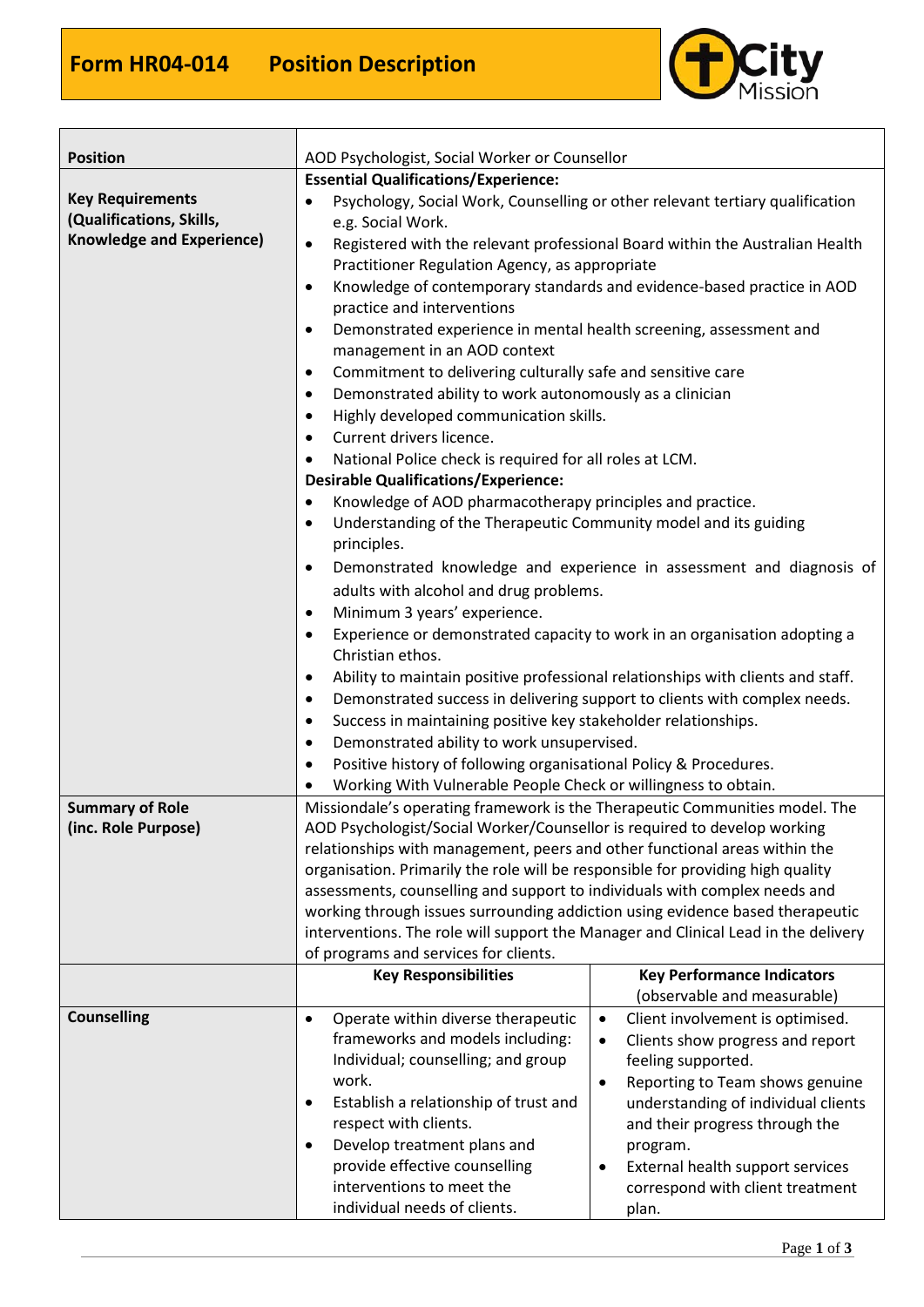

| <b>Client Programs</b>                       | Provide referrals and conduct<br>$\bullet$<br>follow up with external health<br>support services.<br>Provide support to clients for<br>$\bullet$<br>ongoing personal development.<br>Actively participate in developing a<br>$\bullet$<br>positive clinical environment.<br>Participate in sector forums and<br>$\bullet$<br>working groups where requested<br>by management.<br>Assist with the research, review<br>$\bullet$<br>and updating of Missiondale<br>programs and program<br>documentation.<br>٠          | Remains approachable and<br>$\bullet$<br>supportive to clients.<br>Clinical environment encourages<br>$\bullet$<br>and fosters a team approach.<br>Sector forums and working groups<br>$\bullet$<br>are attended as directed.<br>Contributes to research and review<br>process.<br>Makes contribution to program<br>$\bullet$<br>development.                                                                                                         |
|----------------------------------------------|-----------------------------------------------------------------------------------------------------------------------------------------------------------------------------------------------------------------------------------------------------------------------------------------------------------------------------------------------------------------------------------------------------------------------------------------------------------------------------------------------------------------------|-------------------------------------------------------------------------------------------------------------------------------------------------------------------------------------------------------------------------------------------------------------------------------------------------------------------------------------------------------------------------------------------------------------------------------------------------------|
| Administration                               | Contribute to the development and<br>$\bullet$<br>maintenance of the City Mission<br><b>Clinical Governance Framework</b><br>Maintain client records in line with<br>$\bullet$<br>policy.<br>Ensure that all assistance rendered<br>$\bullet$<br>to clients is documented as well as<br>contact with other support<br>services.<br>Be involved in client progress and<br>$\bullet$<br>evaluation processes.<br>$\bullet$                                                                                              | Records are accurate and<br>$\bullet$<br>completed in a timely manner.<br>Administrative tasks, case notes<br>$\bullet$<br>and service contacts are completed<br>in line with policy.<br>Regular and prompt reporting is<br>$\bullet$<br>made to Clinical Lead/Manager.<br>Contribution to client progress and<br>evaluation is recorded.                                                                                                             |
| <b>WHS</b><br><b>Learning and Innovation</b> | Operate with a Duty of Care for<br>$\bullet$<br>self, colleagues and clients.<br>Operate within the organisation's<br>$\bullet$<br>WHS policy and guidelines.<br>Maintain professional boundaries<br>in line with policy.<br>Participate in regular clinical<br>$\bullet$<br>supervision.<br>Participate in ongoing personal and<br>$\bullet$<br>professional development<br>strategies and individual plans to<br>improve job performance and work<br>relationships.<br>Remain current with counselling<br>$\bullet$ | WHS policy and guidelines are<br>$\bullet$<br>followed.<br>Professional boundaries are<br>maintained.<br>Clinician undertakes authorised<br>number of supervision sessions per<br>annum.<br>Employee reports feeling<br>$\bullet$<br>adequately supported.<br>Shows initiative in identifying<br>٠<br>training and professional<br>development programs and<br>bringing to the attention of<br>Management.<br>Contributes to and participates in<br>٠ |
|                                              | models.<br>Participate in performance<br>$\bullet$<br>management reviews and staff<br>reviews.                                                                                                                                                                                                                                                                                                                                                                                                                        | Performance Review processes.                                                                                                                                                                                                                                                                                                                                                                                                                         |

## **LAUNCESTON CITY MISSION VALUES**

| Faith | We have confidence that ethical actions will bring good results. |
|-------|------------------------------------------------------------------|
|       |                                                                  |

 $\overline{\phantom{0}}$